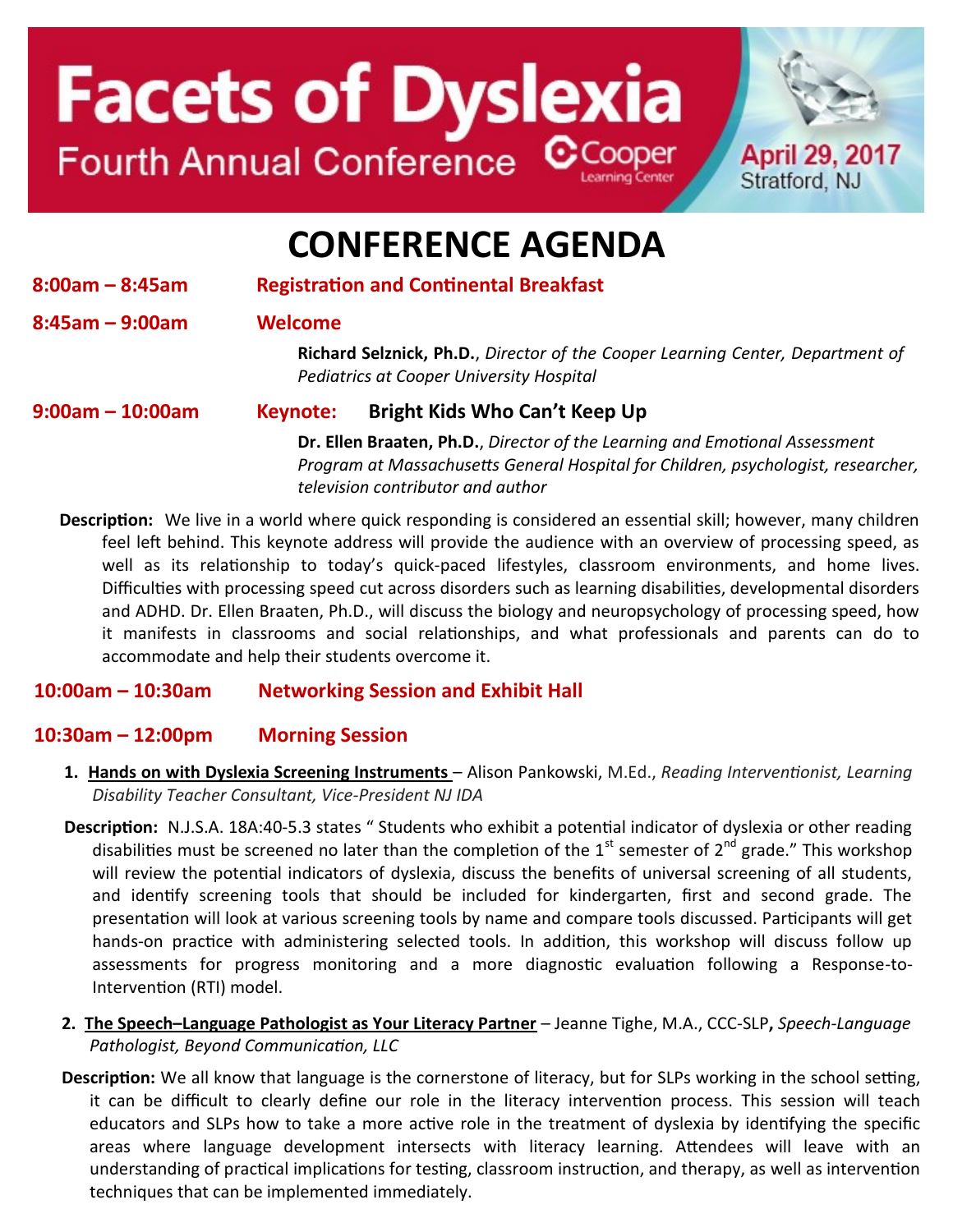## **Facets of Dyslexia** Fourth Annual Conference CCooper



## **CONFERENCE AGENDA**

**10:30am – 12:00pm Morning Session Continued**

- **3. Erasing the Misery of Reading and Spelling Multi-Syllable Words**  Scott DeSimone, *CEO of Really Great Reads*
- **Description:** When students do not have strategies for spelling and reading larger words, they often guess, skip or miscue. Our "lose the rules" approach eliminates stress by teaching students how to use functional strategies and manipulatives to break words into decodable chunks. Our technique is explicit, systematic, and multi-sensory. This method of instruction can even be used in kindergarten to help students read words such as *batman*, *sunset, picnic* and in upper grades to help students read *citadel*, *tranquilize,* and *Madagascar*.
- **4. Violin Stories: Revealing the Emotional Landscape of Dyslexia** Richard Selznick, Ph.D., *Director of the Cooper Learning Center, Psychologist, Author*
- **Description:** What do children's stories and drawings reveal about their inner lives? What are the concerns, insecurities and conflicts? For a number of years, Dr. Selznick has collected stories and drawings from children as a part of the assessment process. The Violin Card from a projective psychological test, the TAT, was the stimulus for the children's stories. This workshop will help professionals and parents understand common emotional themes that are often underlying the dyslexic experience.

### **12:00pm – 1:00pm LUNCH**

### **1:00pm – 2:25pm Afternoon Session One**

- **1. Supporting Literacy in the Secondary Classroom** Kathy Rotter, Ph.D., *Associate Professor and Director Dyslexia Initiative, The College of New Jersey*
- **Description:** Students with dyslexia and other reading disabilities present unique challenges to middle and secondary school teachers. These students typically struggle to read and understand the content information presented in written documents. This workshop will focus on specific strategies which teachers can use to increase those students' ability to access and learn class content despite their reading challenges. We will discuss simple steps to take to make your written content (texts, tests, notes, etc.) accessible and how to enhance the learning of these students as well as simple assistive technology supports and low cost online resources and how to support the use of electronic text. Participants will receive materials which they can use in their classrooms.
- **2. Creating the Teacher Technology Toolbox: K-8 Grade** Tina P. Monteleone, M.Ed. *Instructional Coach, Technology Integrator, PD Presenter, Educator PrK-8, Dual Certification*
- **Description:** Attendees will be able to gain knowledge in the area of assistive technology and how it can help students with dyslexia gain access to the curriculum and state standards. Learn and experience practical classroom techniques, methods, and tools to utilize in your classroom that will increase rigor and competency. Presentation focus: Chromebooks, with additional mention of iPads & Apps, Laptops and Google Apps for Education. Classroom models; including blended, flipped, and station/center models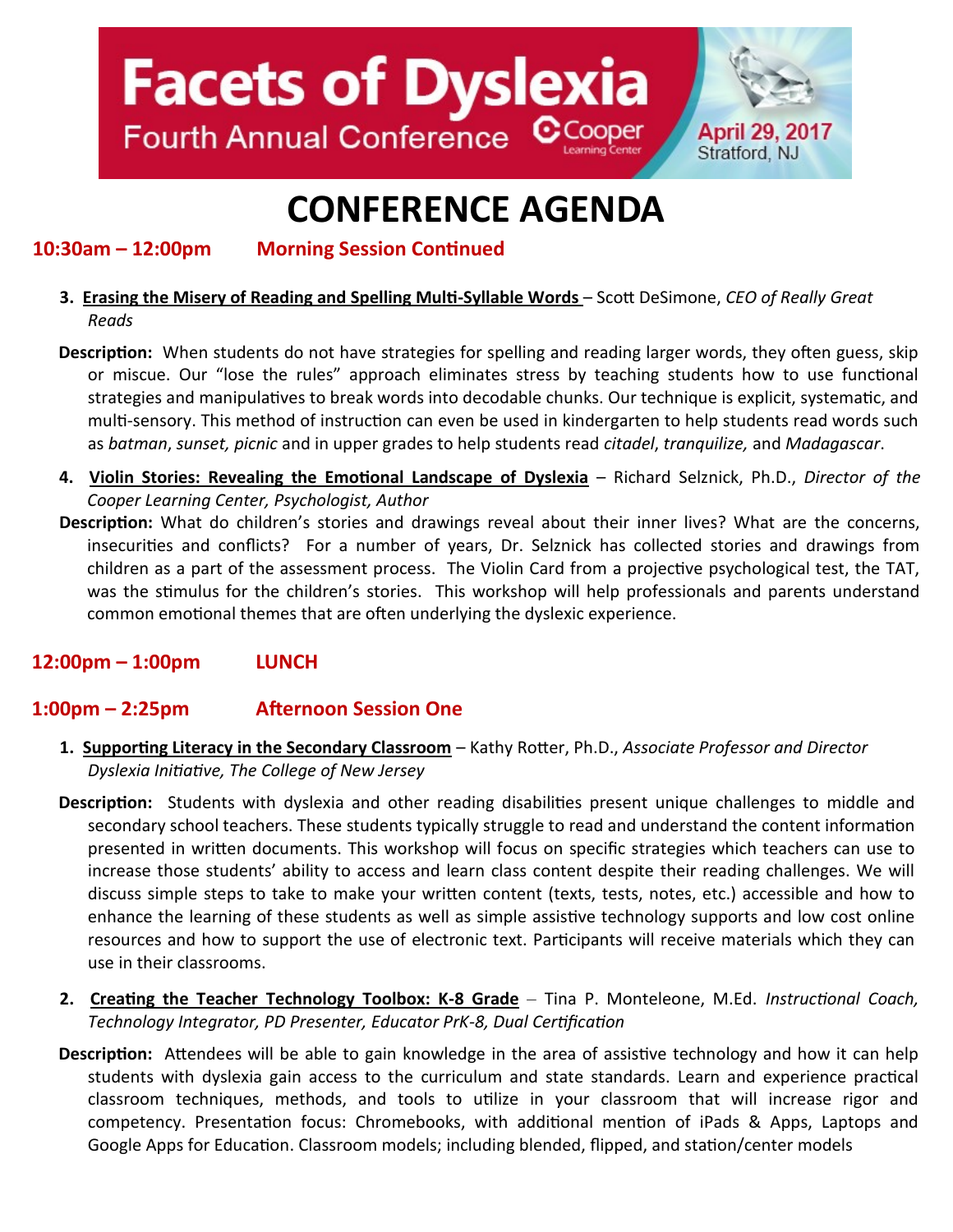

### **CONFERENCE AGENDA**

#### **1:00pm – 2:25pm Afternoon Session One Continued**

- **3. Using Patterns of Strengths and Weaknesses to Differentiate Instruction** Steven Korner, Ph.D., *Certified School Psychologist/Licensed Psychologist*
- **Description:** Academic subjects like reading are byproducts of cognitive processing abilities. Teachers, parents, and child study team professionals are best served when they use the best practice model of patterns of strengths and weaknesses (PSW) to understand the associations between subject area domains and the cognitive processing abilities required to perform successfully in those areas. The result is that evaluations can be targeted to detect specific areas of underlying weakness. Moreover, instruction can be differentiated to address these weaknesses. The purpose of this presentation is to introduce the PSW model and its underlying theoretical principles and to demonstrate how information from targeted assessments can be used to similarly focus on remediating specific areas of deficit.
- **4. Diving Deeply into Phonological Awareness Instruction** Jeanne Tighe, M.A., CCC-SLP**,** *Speech-Language Pathologist, Beyond Communication, LLC*
- **Description:** Difficulty with phonological processing is a core feature of Dyslexia, and remediation in phonological skills is a critical component of educational programming for dyslexic students. Despite its importance, phonological awareness is often misunderstood and under addressed. This session will explain the functional role of phonological skills in reading, summarize the most recent research on what works in phonological interventions, and present simple, explicit, effective instructional methods that can be immediately implemented by any teacher or therapist within any classroom setting.
- **5. I have a Diagnosis Now What? How Parents Can Navigate the Special Education Maze –** Staci Greenwald, Esq. *Sussan/Greenwald/ & Wesler*
- **Description:** The special education process can be confusing, overwhelming, and frustrating. This presentation is meant to clear things up for you and navigate the special education waters. How to obtain appropriate services for a student with language based learning disabilities, including the referral process, who is eligible for special education and related services, the I.E.P process and what an appropriate IEP contains will be covered. What to do if a student is not receiving appropriate services and what to do if a dispute arises will also be discussed.

### **2:35pm – 4:00pm Afternoon Session Two**

- **1. Dyslexia and Inclusion: Supports in the General Education Classroom –** Carolyn L. Berenato, Ed. D.**,** *Assistant Professor Saint Joseph's University*
- **Description:** This workshop will focus on the importance of the general education teacher dealing with dyslexia and the inclusive classroom. Students come to school with a variety of skills, abilities, and interest as well as varying proficiency in the English language. Some students struggle, while others are right on level or above. Participants will learn about and discuss diverse learners and the instructional needs to support all learners. Differentiated instruction will be addressed to meets the needs of students with reading difficulties, students with disabilities, advanced learners and English-language learners through modeling the Language Arts Block.